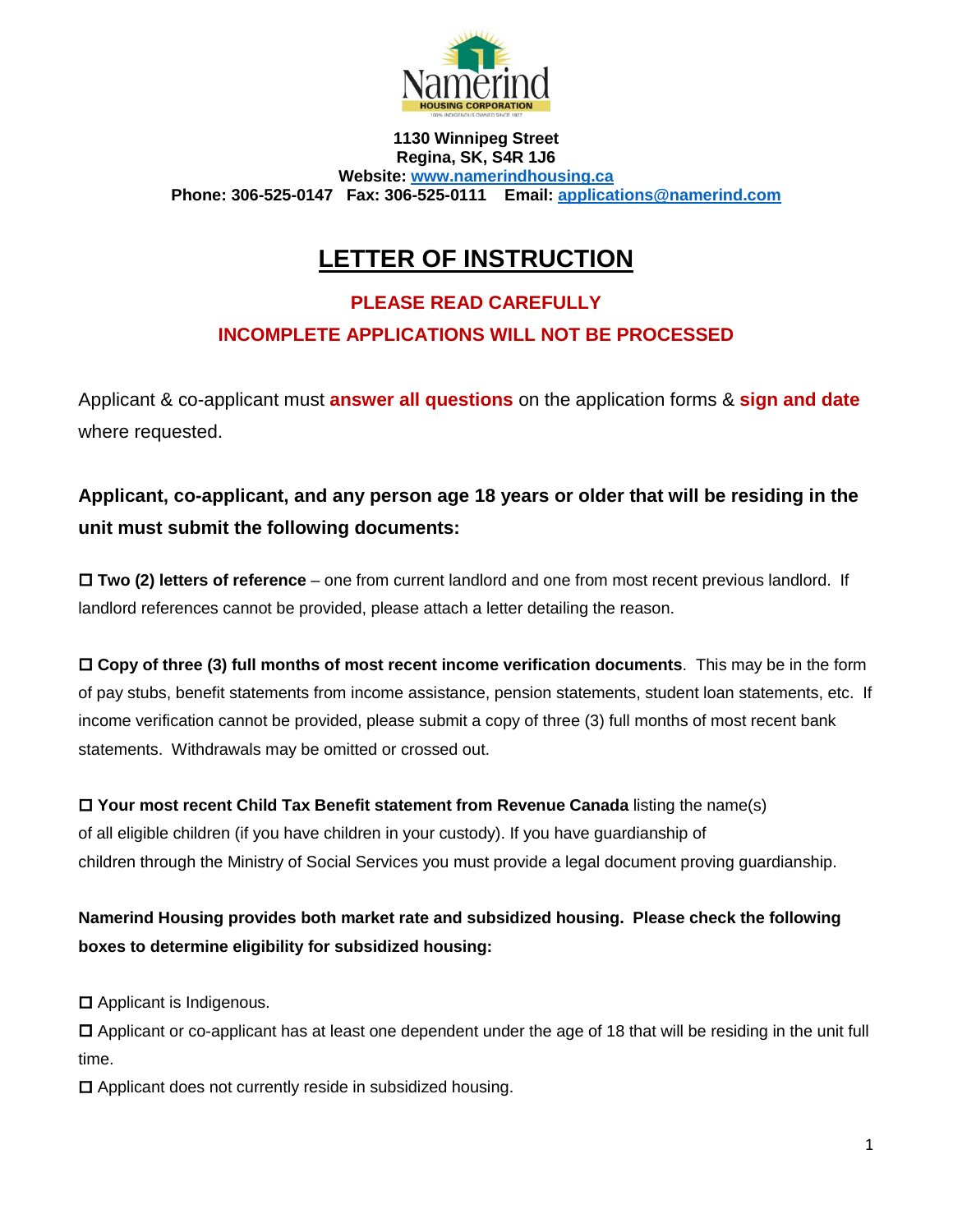# **NAMERIND HOUSING APPLICATION**

#### **PLEASE NOTE: APPLICATIONS WILL NOT BE PROCESSED UNLESS FILLED IN COMPLETELY.**

**Please confirm the type of unit you would like to apply for. Multiple boxes may be selected:** 

 **House Apartment Condominium** 

#### **APPLICANT INFORMATION**

| <b>First Name:</b>              | <b>Middle Name:</b>                                                               |                  |                           |                        |  |  |
|---------------------------------|-----------------------------------------------------------------------------------|------------------|---------------------------|------------------------|--|--|
| <b>Last Name:</b>               |                                                                                   |                  |                           |                        |  |  |
| Date of Birth:                  |                                                                                   |                  | SIN:                      |                        |  |  |
| Gender:                         | $\Box$ Male                                                                       | $\square$ Female | $\Box$ x                  | $\Box$ Other           |  |  |
| <b>Marital Status:</b>          | $\Box$ Single                                                                     | $\Box$ Married   | $\square$ Common-law      | $\Box$ Other           |  |  |
| <b>Status/Registration:</b>     | $\Box$ First Nations                                                              | $\Box$ Métis     | $\Box$ Inuit              | $\Box$ Other           |  |  |
| <b>Band Name:</b>               |                                                                                   |                  | <b>Treaty Number:</b>     |                        |  |  |
|                                 | Do you have any disabilities or notable health issues? $\Box$ Yes<br>$\square$ No |                  |                           |                        |  |  |
| If yes, please provide details: |                                                                                   |                  |                           |                        |  |  |
| <b>Current Address:</b>         |                                                                                   |                  |                           |                        |  |  |
| City/Town:                      |                                                                                   | <b>Province:</b> |                           | <b>Postal Code:</b>    |  |  |
| <b>Phone Number:</b>            | Home:                                                                             |                  | Work:                     |                        |  |  |
| <b>Email Address:</b>           |                                                                                   |                  |                           |                        |  |  |
| <b>LANDLORD REFERENCES</b>      |                                                                                   |                  |                           | <b>FIRST REFERENCE</b> |  |  |
| <b>Current Landlord's Name:</b> |                                                                                   |                  |                           |                        |  |  |
| <b>Current Rental Address:</b>  |                                                                                   |                  |                           |                        |  |  |
| <b>Phone Number:</b>            |                                                                                   |                  |                           |                        |  |  |
| <b>Email Address:</b>           |                                                                                   |                  |                           |                        |  |  |
| Move-in Date (DD/MM/YY):        |                                                                                   |                  | Move-out Date (DD/MM/YY): |                        |  |  |
| <b>SECOND REFERENCE</b>         |                                                                                   |                  |                           |                        |  |  |
| <b>Current Landlord's Name:</b> |                                                                                   |                  |                           |                        |  |  |
| <b>Current Rental Address:</b>  |                                                                                   |                  |                           |                        |  |  |
| <b>Phone Number:</b>            |                                                                                   |                  |                           |                        |  |  |
| <b>Email Address:</b>           |                                                                                   |                  |                           |                        |  |  |
|                                 |                                                                                   |                  |                           |                        |  |  |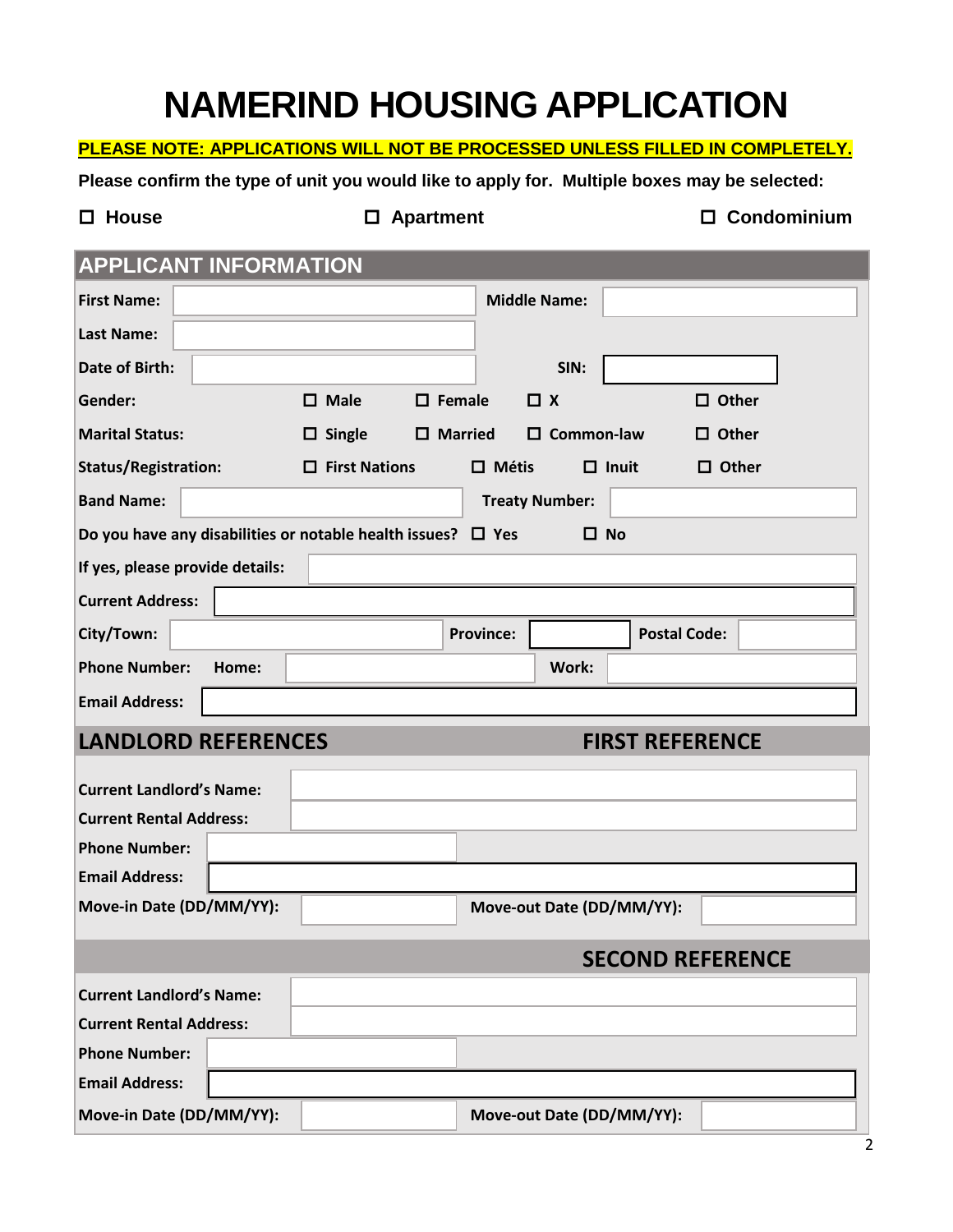| <b>CO-APPLICANT INFORMATION</b>                                                               |                      |                          |                           |                           |                         |
|-----------------------------------------------------------------------------------------------|----------------------|--------------------------|---------------------------|---------------------------|-------------------------|
| <b>First Name:</b>                                                                            | <b>Middle Name:</b>  |                          |                           |                           |                         |
| <b>Last Name:</b>                                                                             |                      |                          |                           |                           |                         |
| Date of Birth:                                                                                |                      |                          | SIN:                      |                           |                         |
| Gender:                                                                                       | $\square$ Male       | $\Box$ Female            | $\Box$ x                  |                           | $\Box$ Other            |
| <b>Marital Status:</b>                                                                        | $\Box$ Single        | $\square$ Married        | $\square$ Common-law      |                           | $\Box$ Other            |
| <b>Status/Registration:</b>                                                                   | $\Box$ First Nations | $\Box$ Métis             |                           | $\Box$ Inuit              | $\Box$ Other            |
| <b>Band Name:</b>                                                                             |                      |                          | <b>Treaty Number:</b>     |                           |                         |
| Do you have any disabilities or notable health issues? $\Box$ Yes                             |                      |                          | $\square$ No              |                           |                         |
| If yes, please provide details:                                                               |                      |                          |                           |                           |                         |
| <b>Current Address:</b>                                                                       |                      |                          |                           |                           |                         |
| City/Town:                                                                                    |                      | <b>Province:</b>         |                           | <b>Postal Code:</b>       |                         |
| <b>Phone Number:</b><br>Home:                                                                 |                      |                          | Work:                     |                           |                         |
| <b>Email Address:</b>                                                                         |                      |                          |                           |                           |                         |
| <b>LANDLORD REFERENCES</b>                                                                    |                      |                          |                           |                           | <b>FIRST REFERENCE</b>  |
| <b>Current Landlord's Name:</b>                                                               |                      |                          |                           |                           |                         |
|                                                                                               |                      |                          |                           |                           |                         |
| <b>Current Rental Address:</b>                                                                |                      |                          |                           |                           |                         |
| <b>Phone Number:</b>                                                                          |                      |                          |                           |                           |                         |
| <b>Email Address:</b>                                                                         |                      |                          |                           |                           |                         |
| Move-in Date (DD/MM/YY):                                                                      |                      |                          |                           | Move-out Date (DD/MM/YY): |                         |
|                                                                                               |                      |                          |                           |                           | <b>SECOND REFERENCE</b> |
| <b>Previous Landlord's Name:</b>                                                              |                      |                          |                           |                           |                         |
| <b>Previous Rental Address:</b>                                                               |                      |                          |                           |                           |                         |
| <b>Phone Number:</b>                                                                          |                      |                          |                           |                           |                         |
| <b>Email Address:</b>                                                                         |                      |                          |                           |                           |                         |
| Move-in Date (DD/MM/YY):                                                                      |                      |                          | Move-out Date (DD/MM/YY): |                           |                         |
| <b>ADDITIONAL INFORMATION</b>                                                                 |                      |                          |                           |                           |                         |
|                                                                                               |                      |                          |                           |                           |                         |
| Total number of people that will be living in the unit:                                       |                      |                          |                           |                           |                         |
| Do you have children that live with you?<br>If yes, do your children live with you full-time? |                      | $\Box$ Yes<br>$\Box$ Yes | $\Box$ No<br>$\square$ No |                           |                         |